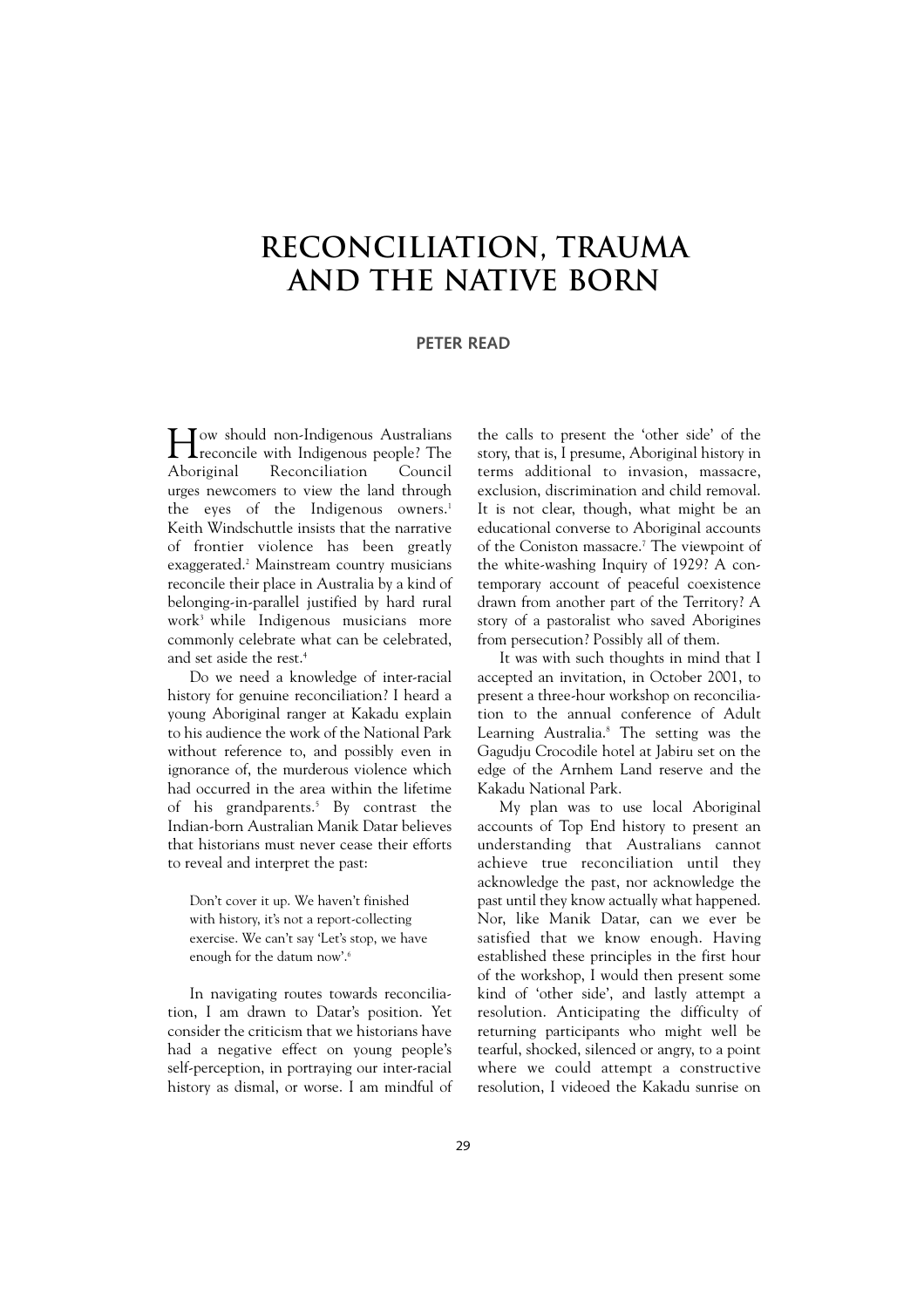the morning of the workshop to project during the final half hour. I bought a watermelon whose seeds and fruit I planned to distribute at the conclusion.

Early in the conference I met the four adult educators, including an Aboriginal friend, who had volunteered to act in the performances. Serious debate between us began immediately. Was it appropriate that we should be as confrontational as I had planned? The Vice President of Adult Learning Australia affirmed that 'Reconciliation' had been added to the aims of the Association the previous year: but what of the immediate protocols? We agreed that it was necessary not only to consult the local community representatives for permission to enact the stories, but also Aboriginal educators from other parts of Australia. Everyone who was consulted agreed that the exercise was not only necessary but would be beneficial.9 The workshop was set for the last session of the conference.

The team began with a graphic representation of the extraordinary story collected by the anthropologist R.M. Berndt in 1952 on the Daly River:

**The allocation of food by Jesus.** Jesus grew to a big man. He had a large garden, in which grew many vegetables and fruits; he watched the apples ripening. He had twelve men (Apostles) to help him.

He got his twelve workers to make a long table. When it was done, he set in the middle a plate on which rested one apple, and all those present (the twelve Apostles) ate of it until they were full.

Then he, Jesus, replaced the apple they had not finished.

Then Christ spoke: 'I gave you one kind of food, the apple. Later I will give you another food'.

So they returned to their garden. Later they grew wheat, and made flour. Then Jesus made a big damper. When it was ready, they all sat down at the long table and ate of this damper until they were full. But they did not finish: Jesus put it away, as he had done with the apple. And the Father talked to Jesus: 'All of this is for the white men — they will have iron, houses and everything'. Thus the Baijang [God] put motor cars, aeroplanes, houses, horses and so on for all the white people: he also made rifles, guns, pannikins and knives; and Baijang spoke to Christ, 'That is the Dreaming for all of you lot'.

Jesus Christ was on the side of the white people — he gave all that food to them. Adam had only native food, for Adam and Riva were Aborigines. They had nothing when they left the garden owned by God.

Chinamen grew rice and made grass houses: white men saw these, and the Chinamen saw the iron houses: the white men saw the rice, and the Chinamen saw the flour: each bought from the other. Only the Aborigines had nothing.<sup>10</sup>

One of the actors read the story aloud, pausing while the others carried the items of the White Dreaming — including the watermelon — to the table. The very asymmetrical last supper remained in place on its table for the rest of the morning.

At the end of the scenario I warned the participants that a very painful performance would now follow. Nobody left the room.

## A Massacre at Mirki

These diabolical events, told by a Milingimbi man in the 1970s, took place about 200 kilometres east of Jabiru, and eighty kilometres south-west of Milingimbi.<sup>11</sup> Here in 1885 White pastoralists occupied a run they called Florida Station. The narrator describes how the Whites met two Aboriginal women and learned the whereabouts of the camp. A man they saw and chased down confessed to cattle killing, and was murdered. At night the Whites attacked and shot the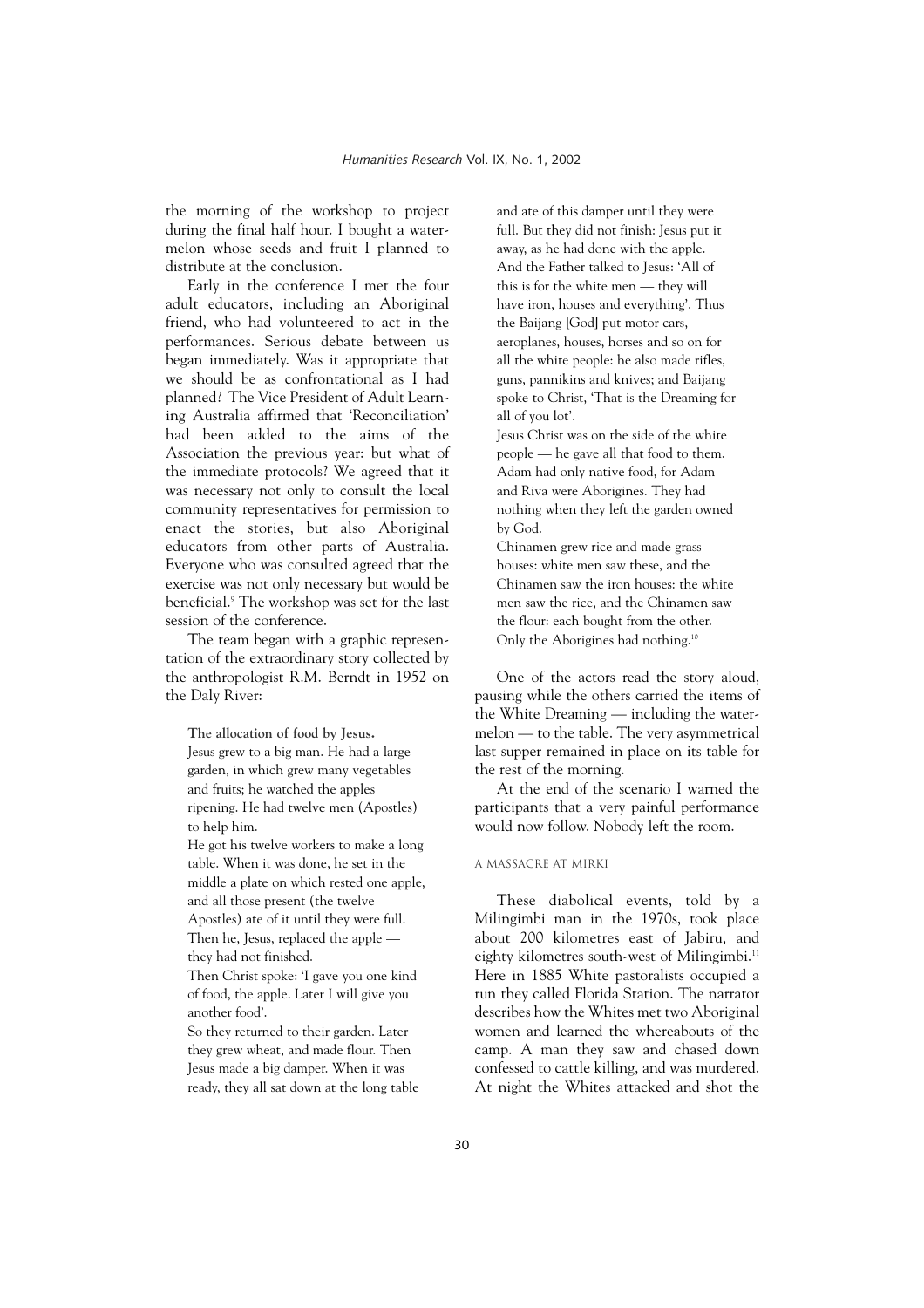adults who were hiding in the trees surrounding the camp. On the following day the boss returned to kill the surviving children. There are five speaking roles in the story, including the narrator's. In traditional story-telling style, the narration is carried mainly through dialogue, and is set in the several locations.

I asked the conference participants to remain facing the front looking at a slide of the Arnhem Land escarpment, while the actors performed out of sight at the back of the room. As the action shifted between Murwangi the pastoral station, the open bush, and the camp at Mirki, the actors moved about, until, for the final killing of the children, all the voices were grouped in the left back corner of the room.

These are some extracts from the story. The narrator begins:

More people came on horses 'Hey! Let's go and have a look on the plains over there. We'll go and see if we can find some of the Aboriginal people cooking on the plains over there.' And they went, with ten horses. They went, and they came right out on the plains at Dharmala, and they went round the edges, and right into the middle. They kept going, then: two women. 'Look! There! There! There! Someone's coming!' The women were coming from getting

shellfish and crabs. They rode up to them and quickly met them...

The killing of the adults:

So they [the pastoralists] went back to Murwangi. They arrived. 'We've killed one Aboriginal, he's lying out there somewhere.' 'Serves him right', said the boss to them, 'Serves him right. Where are they all?' 'Well', he said, 'they were in the jungle. We're just off there now'. Up they got, galloped away, and it was night. Through the night they galloped

and arrived at Mirki, spreading out to surround the place. Surrounding, meeting around the other side. In the jungle at Mirki, and there they heard something: they heard the people playing the *djunggirriny* ceremony. Didgeridoo, clapsticks, dancing, in the jungle. 'They're dancing right here!' Like that. 'They must have come into the jungle. Good', they said. 'Hey, we'd better watch out for ourselves: some of those bad White people might come from Murwangi', the Aboriginal people said to themselves, 'but we will look after each other, won't we?' 'Yes. We'll keep a look out, because it's dark now. We'll go out and have a look though the jungle.' Like that. But when they went, they saw the horses, surrounding them completely. Only the horses, the White men had got off their horses and were standing up. The Aboriginals stood there and looked at the Europeans. The Europeans could not see them. One of them said... 'We saw all those horses. What are we going to do? How are we going to escape?'...

After anxious Aboriginal exchanges about what to do next, the story refocuses on the Whites:

The White men arrived, and went into the thick jungle area. They entered and stood there.

'This is their place. Where did they go?'... 'Here they are. They've all climbed up into these trees'.

'We'll shoot at them. Straight up into the trees...'

One stood here, one stood there, one stood there. Think about the noise that those guns made, shooting up into the trees.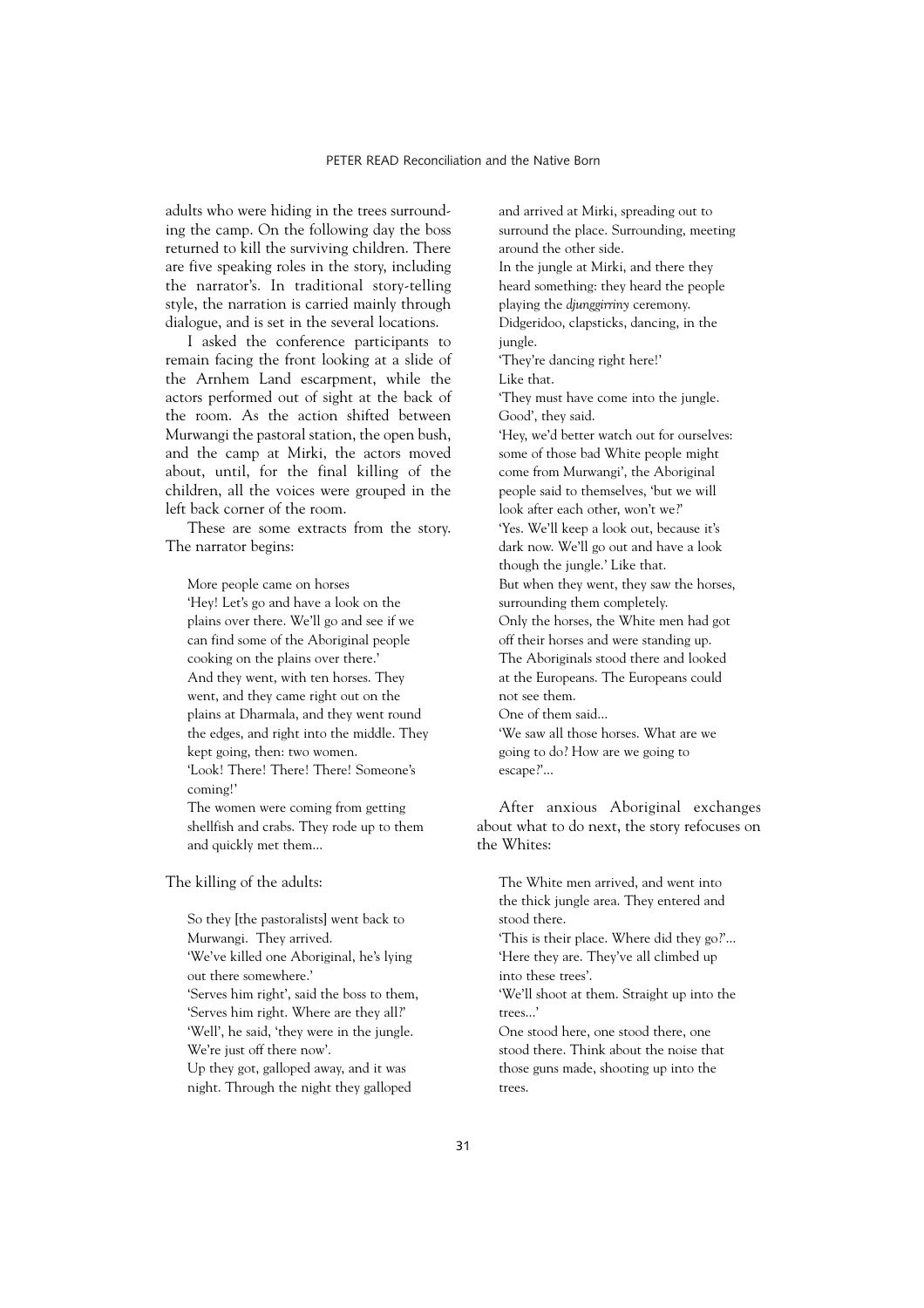Shooting, shooting, shooting up into the trees.

They all fell down onto the ground, and just lay there all over the ground, every one of them, they were all dead...

The last part of the story tells of the killing of the children after the boss returns the next day:

You see he had a repeater rifle, one which fires a lot of bullets. That's what he had, that White man.

'You watch me carefully! Just watch me. Don't look anywhere, keep your eyes on me.'

And he pulled the trigger, I think. And they all just went falling down onto the ground. Every one of them, just lying there, and not only a few, lots of them. Children, just like we have here at school, girls and boys. All those children, just like our ones here at Milingimbi.

The effect of the performance on actors and listeners was one of more or less acute distress, not least because the story is emotionally unresolved. The narrator ends at this last sentence.

Of course, Arnhem Land culture continues to flourish. The room still darkened and the audience sombre, I showed a series of images of visitor signage in Kakadu such as the creation-story of Namanjolg's Feather.<sup>12</sup> The series ended with a shot of Aboriginal children playing and swimming in the Katherine river. Throughout the sequence I played a recording of Kev Carmody's *From Little Things Big Things Grow*:

Gather round people I'll tell you a story, I'll tell you a story of power and pride Opposite people on opposite sides... Vincent Lingiari was little, dirt was his floor... This is the story of something much more:

That power and privilege cannot move a

people [Who] know where they stand and they stand in their lore.<sup>13</sup>

Now followed the painful account, illustrated with pictures of Aboriginal institutions, of the removal of children from the former Oenpelli Christian mission in the 1940s:

At last, in the morning, that 'white' man went to look for them, and got them. He kept on doing that. Some he couldn't find, of those young girls and boys; but some, he took their arms. Then they were frightened: they cried loudly when he touched their skin, those children. That child had no sense, because they hadn't explained to him properly; so he just got frightened of the 'white' man when he came up there talking. He tried to cry, and urinated in fear when the 'white' man touched his skin. He tried to run away. He tried to run away but those Aborigines standing near took hold of his arm. He tried to bite them, but at last they got a lot of those children; they brought them up and the 'white' man got them. The child tried to bite the hand; then they said to him, 'You stay quiet with that 'white' man, or he might shoot you with his gun!' Then the child stopped crying altogether.<sup>14</sup>

It seemed, as I suppose I had intended, that there was to be no release from persecution. I followed the story, with an exchange drawn from the 1976 Ranger Uranium Enquiry before Mr Justice Fox. Here the lawyer W. Gray was cross-examining a Mr O'Connor, who evidently at this point was representing the view of an entrepreneurial Oenpelli company called FAMCO. O'Connor, clearly inexperienced in court procedures, was trying to argue that if in fact uranium mining was to take place, the Indigenous community should have a stake in the venture. The lawyer Gray, in a manner which will be disagreeably familiar to all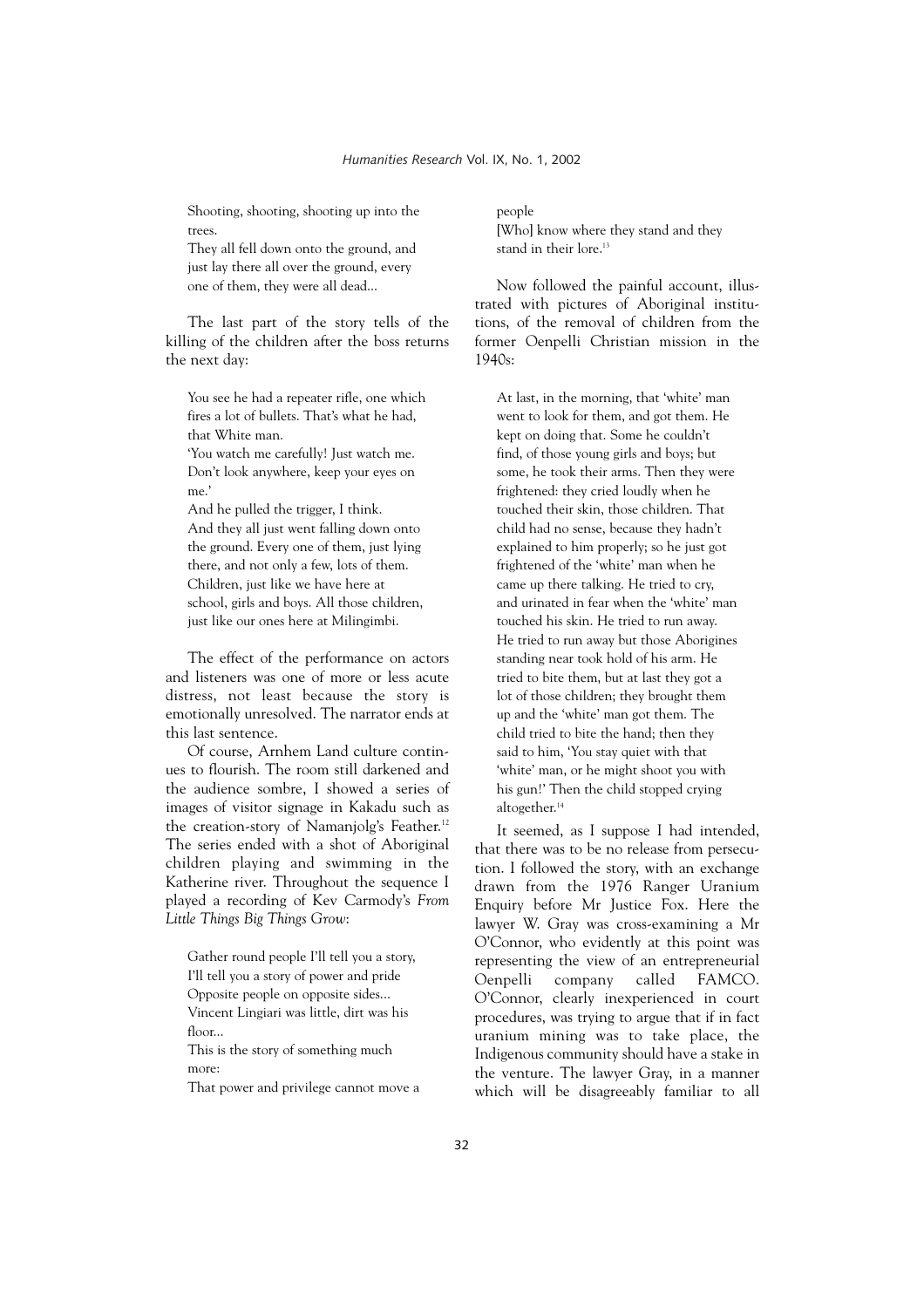those who have been cross examined in land claim proceedings, seized upon an unfortunate but irrelevant weakness of the witness to discredit his area of expertise. Playing the lawyer, I made myself as obnoxious as possible. This is an extract from our presentation:

O'Connor: Yes, there are a number of people at Maningrida that are affiliated, the...

Gray: What language do they speak?

O'Connor: The Rembarunga group. I'm not certain — actually certain of their —

Gray. The Rembarunga group.

O'Connor: Rembarunga group.

Gray: What is their country?

O'Connor: I think it's near Mount Brockman, in that area.

Gray: Near Mount Brockman?

O'Connor: Yes.

Gray: Are you certain of that?

O'Connor: No I'm not, I can just say it's hearsay. I'm not absolutely certain of that —

Gray: And I take it that you haven't really studied the area either?

O'Connor: Not of Mount Brockman, no.

Gray: Not in terms of Aboriginal affiliation?

O'Connor: No, not in that way.

Gray: No. This particular document which was handed to you by Sam Wagbarra, but you don't know where it comes from and you didn't ask him, refers to Mount Borradaile. Does this particular area fall within the area which is currently being looked at by FAMCO?...

Later Gray very neatly side-stepped O'Connor's strongly stated position that, should mining actually occur, the FAMCO directors would want to be involved.

Gray: Well what's the general thrust of your argument in favour of mining of uranium in general?

O'Connor: In general I think that personally I think that if this Commission

or any Commission says there's no more mining tomorrow that would be the end of it. If the Commission says or anybody says there's going to be mining, with our people, by their intention of being in it, well they should have a foot in it and some right to have equity in it.

Gray. But that isn't getting down to whether or not there are dangers associated with uranium mining or not, is it? What's your particular belief there?<sup>15</sup>

Two hours into the workshop, and despite the interpolation of the optimism of Kev Carmody, the atmosphere was, I thought, dejected and depressed.

What should follow? If educators should present 'alternative views', with what should we juxtapose these verbatim representations of northern Aboriginal history. A story — if one existed — in which Aboriginal people escaped from the pastoralists would demean those who died at Mirki. A story — if one existed — of Aborigines killing Whites in the area would compound violence with violence and possibly sicken us still further.

This is the nub. In a fundamental sense there isn't much of a good side of Aboriginal history to present. My experience of listening, reading and thinking about Aboriginal history for the whole of my professional life reinforces the view that the life of most Aborigines living with Whites has varied between unpleasant to unbearable. Australia has a very bad record indeed of clandestine and administrative violence. To present a pastoralist's or official's view of this history to me would do no more than belittle the agonising Indigenous experience. Of course on the frontier there were kind missionaries and responsible officials. Indeed, a principal reason for altering Northern Territory child welfare policy at the same time as the Oenpelli children, who were removed from the Christian mission, was the welfare officer who wrote to his superior to inform him that he could no longer carry out such painful and destructive practices.<sup>16</sup> That uplifting story is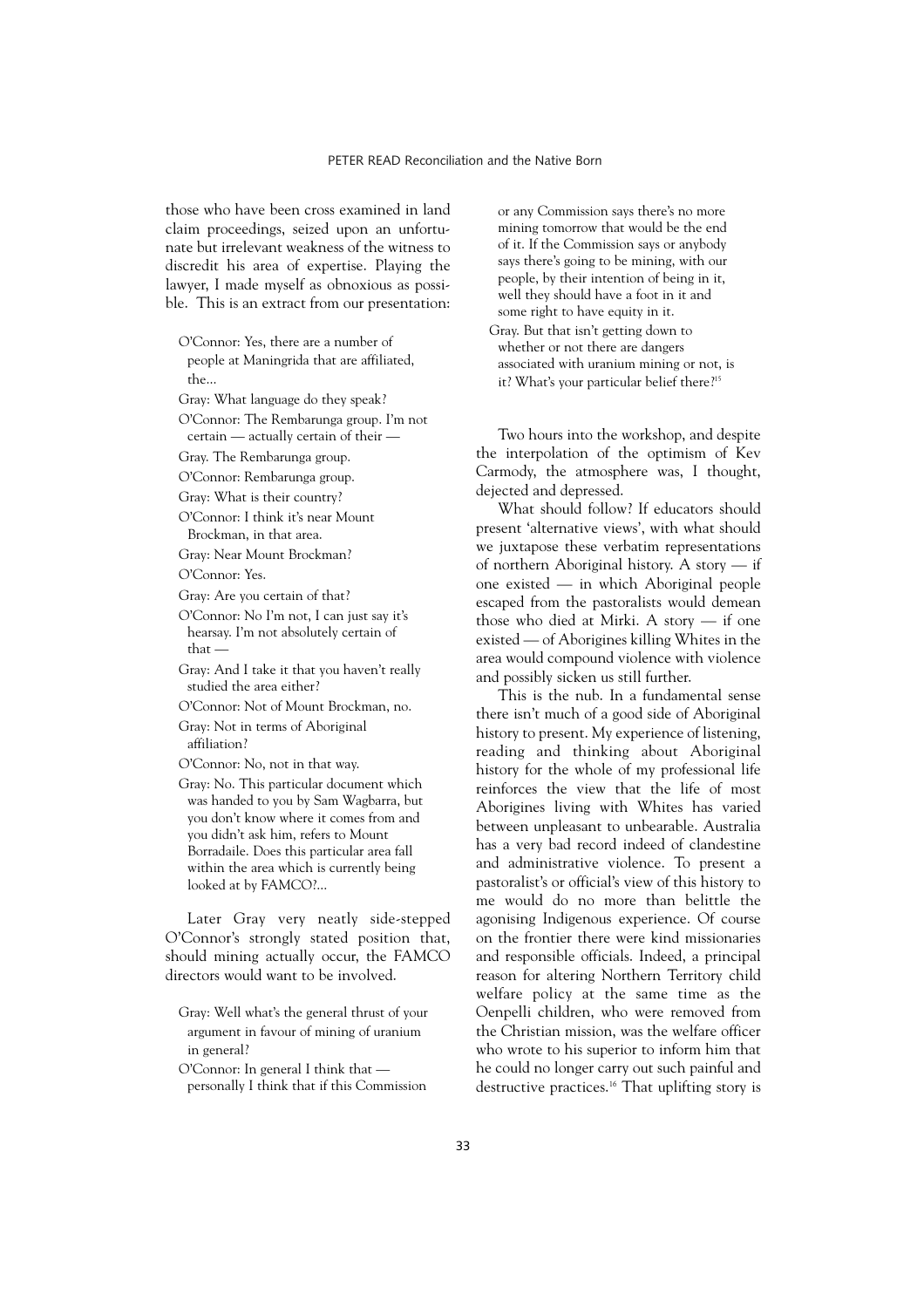worth repeating, but it should not be allowed to distract us from the fact that many hundreds of Northern Territory children were removed by officials and suffered painfully for many years as a consequence.

This doesn't mean that there is no 'other side' to present. In seeking what to do next in the workshop I was influenced by the views of the Cuban-born Australian Marivic Wyndham, who explained in *Belonging*:

[Aboriginal people] are our elders. But that doesn't mean... that I'm prepared to say 'I'm very sorry for what's happened to you, now how much land do you want back?' Bloodshed, literal or figurative, holds a power of redemption. Soft love of the land will hand it back. Hard love says, we both love this place to death, that's where warriors ought to meet. ... You say to Aboriginals, 'You have a better political case than I do, but I'm not giving it up, because if I don't love it as much as you do, then I should just give it to you'.17

Before they rush to apologise for the course of Australian history, therefore, I believe that non-Aborigines should think hard about what the Australian land, society and nation means to them. This is not to deny that sometimes Aboriginal people won battles against pastoralists (which of course they did); more importantly, educators should reflect that Australia now is the physical and emotional — home of many other peoples besides the Indigenous peoples *whatever happened in the past*. Reconciliation at once becomes much more complex, much more painful, much more traumatic. This is as it should be.

In support of this general position I now presented a series of pictures of Australia, rural and urban, northern and southern, coastal lakes and desert mines, hot and cold, sandstone and granite, dwellings, open space, parks, harbours, lakes, paddocks, old, modern, homesteads, streets, to some of which I hoped everyone would identify. Simultaneously I

played Neil Murray's song from his recent album *Native Born*.

Murray, former guitarist in the Aboriginal band Warumpi, is a white musician who has spent most of his life amongst Aboriginal peoples. He knows the history, he has been to the massacre sites, he knows Aboriginal pain intimately. Yet he sings in *Native Born*:

Australia,

Where have your caretakers gone? I am just one who has been battered By the damage within your shores. Australia I would not sell you for a price, I would not strip you of your forests Or pollute your clear blue skies I would not desecrate your sacred lands I would not plunder on your shores I would not foul your precious waters For I am your native born.<sup>18</sup>

I am always greatly affected by this brave and emotional song. In the shocked silence which followed, I seized the hand of a woman weeping at the front row and for long moments we sat in tears together.

But at this point the workshop faltered. Maybe I should have thrown the initiative back to the participants. Perhaps I should have suggested that the company return to the groups in which they had met during the week to plan a creative response to the morning's traumatic display. Probably I should have pre-arranged a more formal Aboriginal response.

What I actually did, with the actors helping to write the suggestions on butchers' paper above the table of the 'last supper', was to brainstorm suggestions as to how to rearrange the 'last supper' table more equitably. Obviously aeroplanes could be moved about so that all Australians could share them, but not everyone agreed that cars were an unmitigated benefit. Much of the imagined Aboriginal contribution unperceived by the Daly River missionaries (for example, consensual decision making) could not be